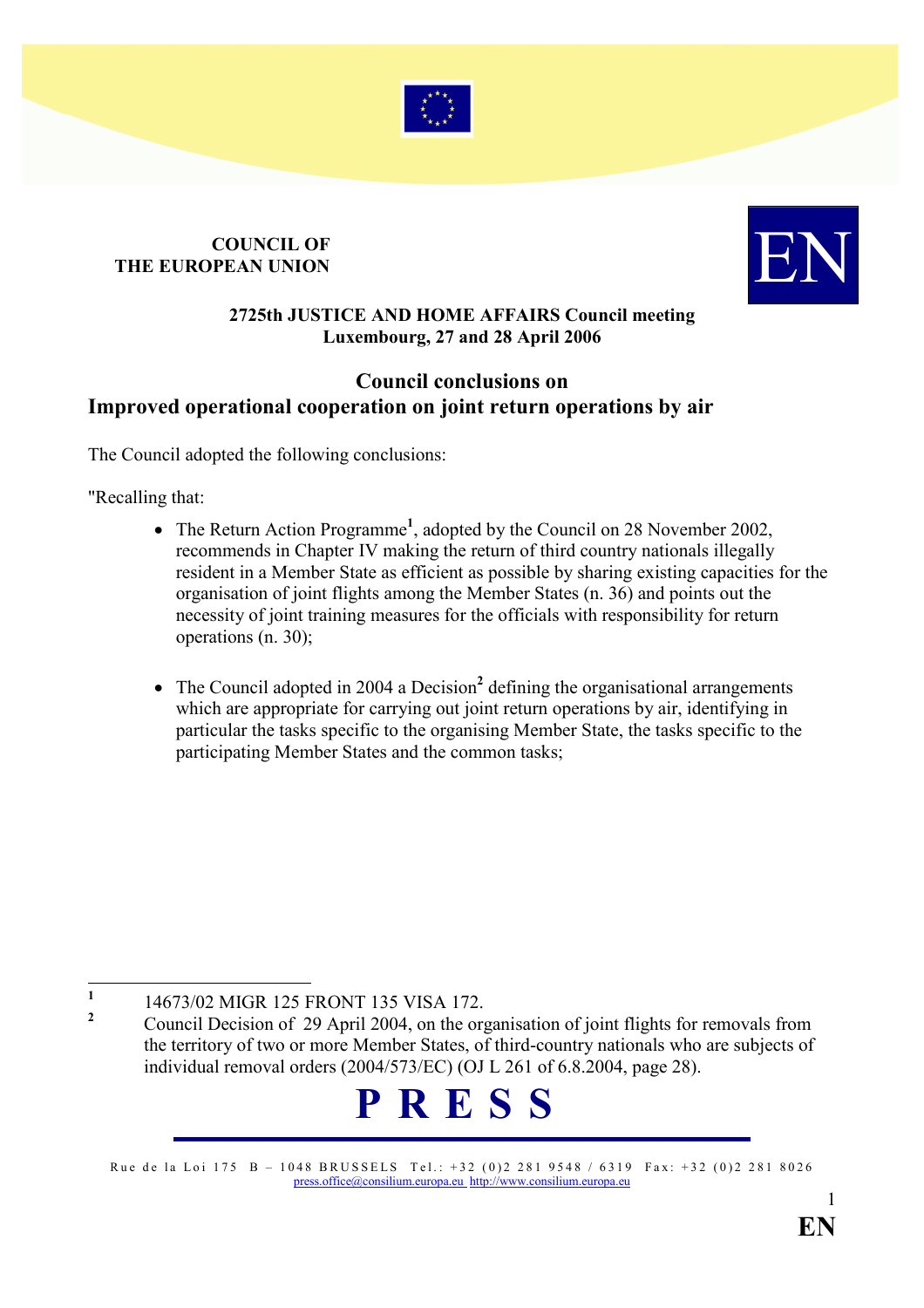- The Council, in its Conclusions adopted on 12 July 2004 on giving practical effect to the Council Decision on the organisation of joint flights<sup>3</sup>, invited the European Commission and the Member States "to explore ways for the Border Management Agency to provide the necessary assistance for organising joint flights";
- The FRONTEX Agency has been tasked, in the relevant Regulation, "to provide the necessary assistance for organising joint return operations of Member States" (Article 9), as well as to hold additional training courses and seminars on "subjects related to the return of third country nationals for officers of the competent national services of Member States" (Article 5)<sup>4</sup>.

The Council of the European Union, underlining that joint return operations constitute an important tool for the efficient implementation of the return policy of the Union, considers that:

- joint return operations should be organised in full respect of the human rights and of the dignity of the person subject to removal, in compliance in particular with Article 6(2) of the Treaty on the European Union and with the relevant international instruments;
- the model whereby the charter flight is organised by one Member State, which leads the entire operation, with the participation of other Member States, has proven to be successful and efficient and should continue to apply;
- FRONTEX, subject to a precise definition of the scope of its responsibilities in this area, should play a co-ordinating role in the organisation of joint charter flights and provide the necessary assistance. When identifying its specific tasks special attention should be paid in particular to criteria of economic efficiency and to the need to accelerate and facilitate the relevant procedures;
- FRONTEX should be given access to  $ICO-NET<sup>5</sup>$  in order to perform its tasks and should use this system as a platform for its communication with the Member States;

# P R E S S

Rue de la Loi 175 B - 1048 BRUSSELS Tel.: +32 (0)2 281 9548 / 6319 Fax: +32 (0)2 281 8026 [press.office@consilium.europa.eu](mailto:press.office@consilium.europa.eu) [http://www.consilium.europa.eu](http://www.consilium.europa.eu/)

 $\frac{1}{3}$  Council Conclusions on giving practical effects to the Council Decision on the organisation of joint flights for removals from the territory of two or more Member States, of thirdcountry nationals who are subjects of individual removal orders (8540/04 MIGR 30 COMIX 275).

<sup>4</sup> See Council Regulation (EC) 2007/2004 of 26 October 2004 establishing a European Agency for the Management of Operational Cooperation at the External Borders of the Member States of the European Union (OJ L 349 of 25.11.2004, page 1).

<sup>5</sup> See Council Decision of 16 March 2005 establishing a secure web-based Information and Coordination Network for Member States' Migration Management Services (2005/267/EC) (OJ L 83 of 1.4.2005, page 48).